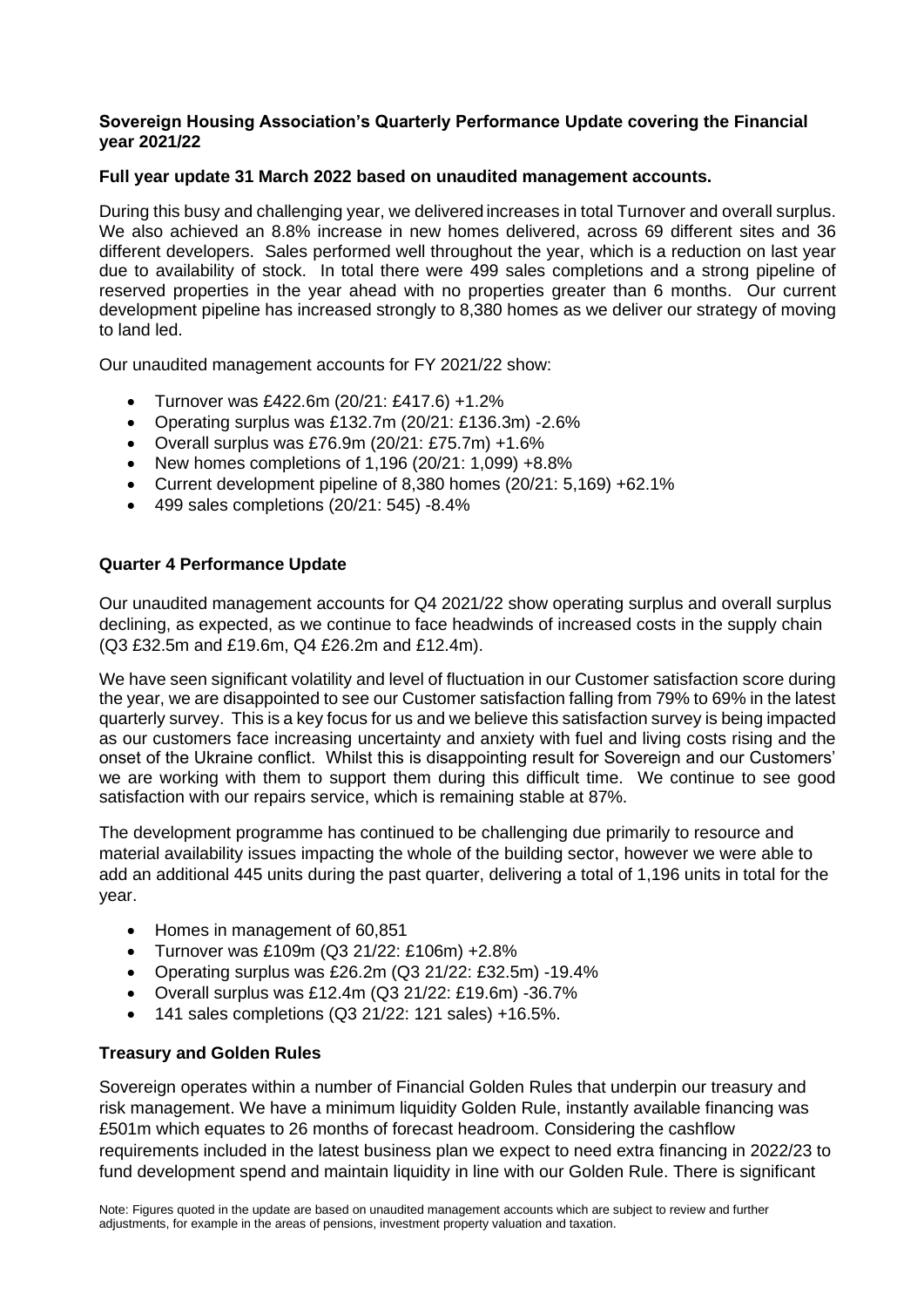headroom against our Interest Cover and Gearing Golden Rules, creating protection against our underlying debt facility covenants.

| Protection<br>principle               | Forecast | Trend                    | Threshold      | Headroom     | Definition                                                                                                                                                                                                                                                                                               |
|---------------------------------------|----------|--------------------------|----------------|--------------|----------------------------------------------------------------------------------------------------------------------------------------------------------------------------------------------------------------------------------------------------------------------------------------------------------|
| Liquidity                             | 26       | $\mathsf{v}$             | ~18<br>months  | 8 months     | 18 months as a<br>minimum, where<br>available cash plus<br>committed and ready-to-<br>draw borrowing facilities<br>(excluding retained<br>bonds) must exceed<br>forecast cash flows<br>excluding all<br>uncommitted<br>development spend and<br>all income from<br>development sales and<br>asset sales. |
| Market risk                           | 15.6%    | $\overline{\phantom{a}}$ | < 40%          | 24.4%        | Sales / turnover                                                                                                                                                                                                                                                                                         |
| Performance                           | 32.3%    | $\mathsf{v}$             | > 30%          | 2.3%         | Operating surplus<br>(excluding all<br>development and asset<br>sales) / turnover on<br>rolling three-year basis                                                                                                                                                                                         |
| Sustainability<br>- interest<br>cover | 224.9%   | v                        | >121%<br>>110% | 104%<br>115% | 10% minimum level of<br>headroom against all<br>lenders' interest cover<br>covenants                                                                                                                                                                                                                     |
|                                       |          |                          |                |              | Tightest covenant                                                                                                                                                                                                                                                                                        |
| Sustainability<br>- gearing           | 47.2%    | Λ                        | ~576%<br>< 80% | 29%<br>33%   | 5% minimum headroom<br>against all lenders'<br>gearing covenants                                                                                                                                                                                                                                         |
|                                       |          |                          |                |              | Tightest covenant                                                                                                                                                                                                                                                                                        |

We continue to maintain headroom against all our Golden Rules.

# **Corporate Affairs**

We were successful in bidding for from the National Lottery Community fund, enabling us to invest £450,000 over the next two years in projects that will support young people to have a voice in the future of their housing and communities.

The government has launched a [consultation](https://www.gov.uk/government/consultations/consultation-on-the-introduction-of-tenant-satisfaction-measures) on the new Tenant Satisfaction Measures. All social housing providers will have to survey their tenants on these new measures. Sovereign has responded to the consultation as a business and the Resident Board Partnership has responded on behalf of our customers.

# **ENDS**

Note: Figures quoted in the update are based on unaudited management accounts which are subject to review and further adjustments, for example in the areas of pensions, investment property valuation and taxation.